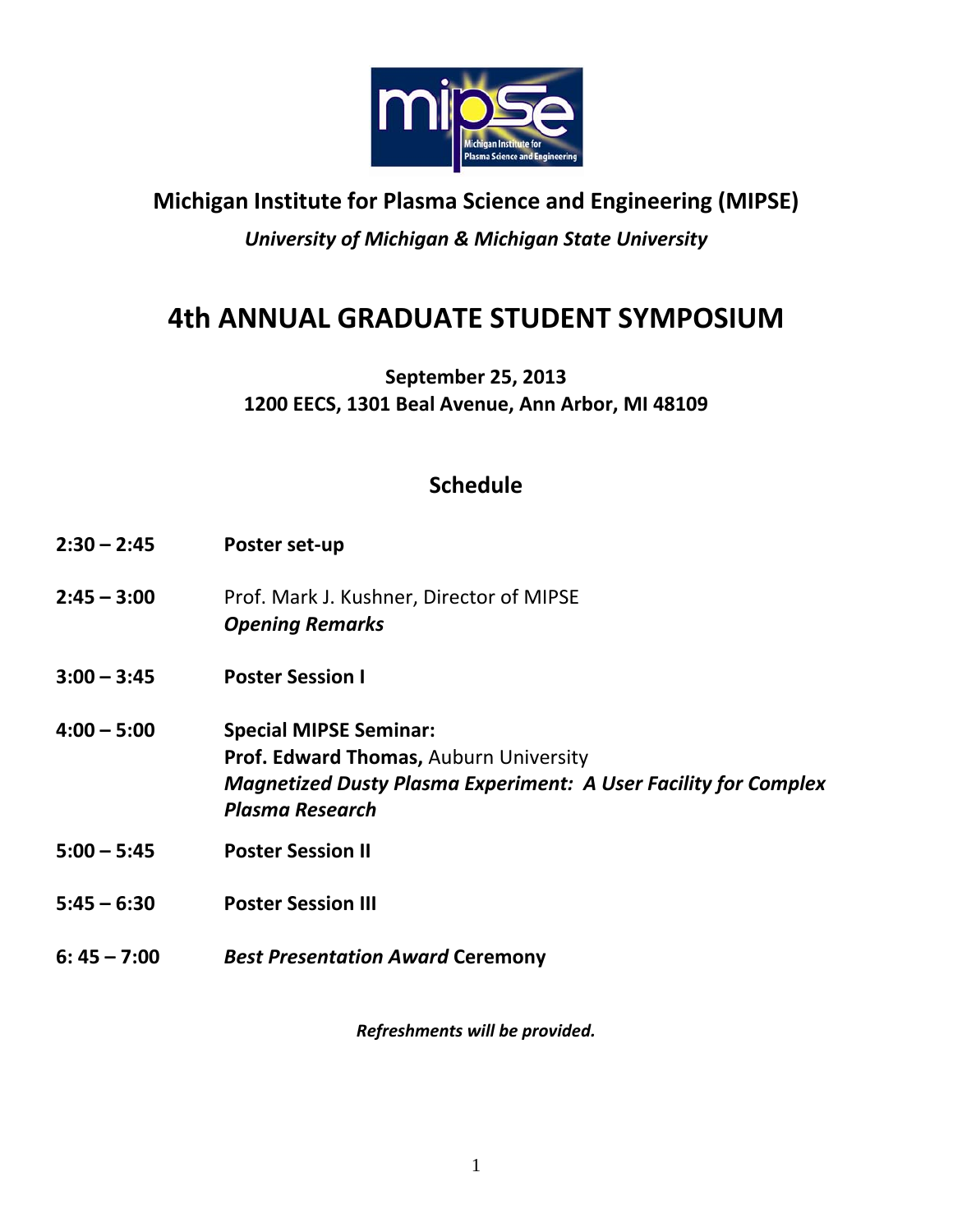#### **Poster Session I**

- 1‐01 **Guy Parsey**, Michigan State University *Non‐Equilibrium Reaction Kinetics of an Atmospheric Pressure Microwave‐Driven Plasma Torch: a Kinetic Global Model*
- 1‐02 **Patrick Belancourt**, University of Michigan *Transport of Hot Electrons along a Wire*
- 1‐03 **Anthony Raymond,** University of Michigan *Investigating the Influence of Overdense Plasma Surfaces in High Harmonic Generation from High‐intensity Laser Irradiation*
- 1‐04 **Maria Choi,** University of Michigan *Modeling a Hollow Cathode Plume Plasma*
- 1‐05 **Archis Joglekar**, University of Michigan *Vlasov‐Fokker‐Planck Modeling of Plasma near Hohlraum Walls Heated with Nanosecond Laser Pulses Calculated Using the Ray Tracing Equations*
- 1‐06 **Michael Logue,** University of Michigan *Control of Electron Energy Distributions in Inductively Coupled Plasmas Using Tandem Sources*
- 1‐07 **Alexander Englesbe**, University of Michigan *Electrostatic Probe Measurement of Sheath Potentials with Secondary Electron Emission in a Low‐density Xenon Plasma*
- 1‐08 **Charles Bardel**, Michigan State University *Increasing Efficiency of Monte Carlo Particle‐Fluid Collision Calculations on GPU*
- 1‐09 **Matthew Weis**, University of Michigan *Magneto‐Rayleigh‐Taylor Growth and Feedthrough in Cylindrical Liners*
- 1‐10 **Sang‐Heon Song**, University of Michigan *SiO2 Etch Properties and Ion Energy Distribution in Pulsed Capacitively Coupled Plasmas Sustained in Ar/CF4/O2*
- 1‐11 **Michael Sekerak**, University of Michigan *Hall Effect Thruster Oscillatory Modes*
- 1‐12 **Shannon Demlow**, Michigan State University *Temperature Dependence of Boron Doping Efficiency*
- 1‐13 **Wei Tian**, University of Michigan *Interaction of Atmospheric Pressure Dbds with Liquid Covered Tissues*
- 1‐14 **Abdulkadir Yucel**, University of Michigan *An FMM‐FFT Accelerated Hybrid Volume Surface Integral Equation Solver for Electromagnetic Analysis of Plasma‐Engulfed Vehicles*
- 1‐15 **Zhen (Tony) Zhao**, University of Michigan *Phase Contrast Imaging and Characterization of X‐rays Produced via Ultraintense Laser Plasma Interactions Using Coated Metallic Targets*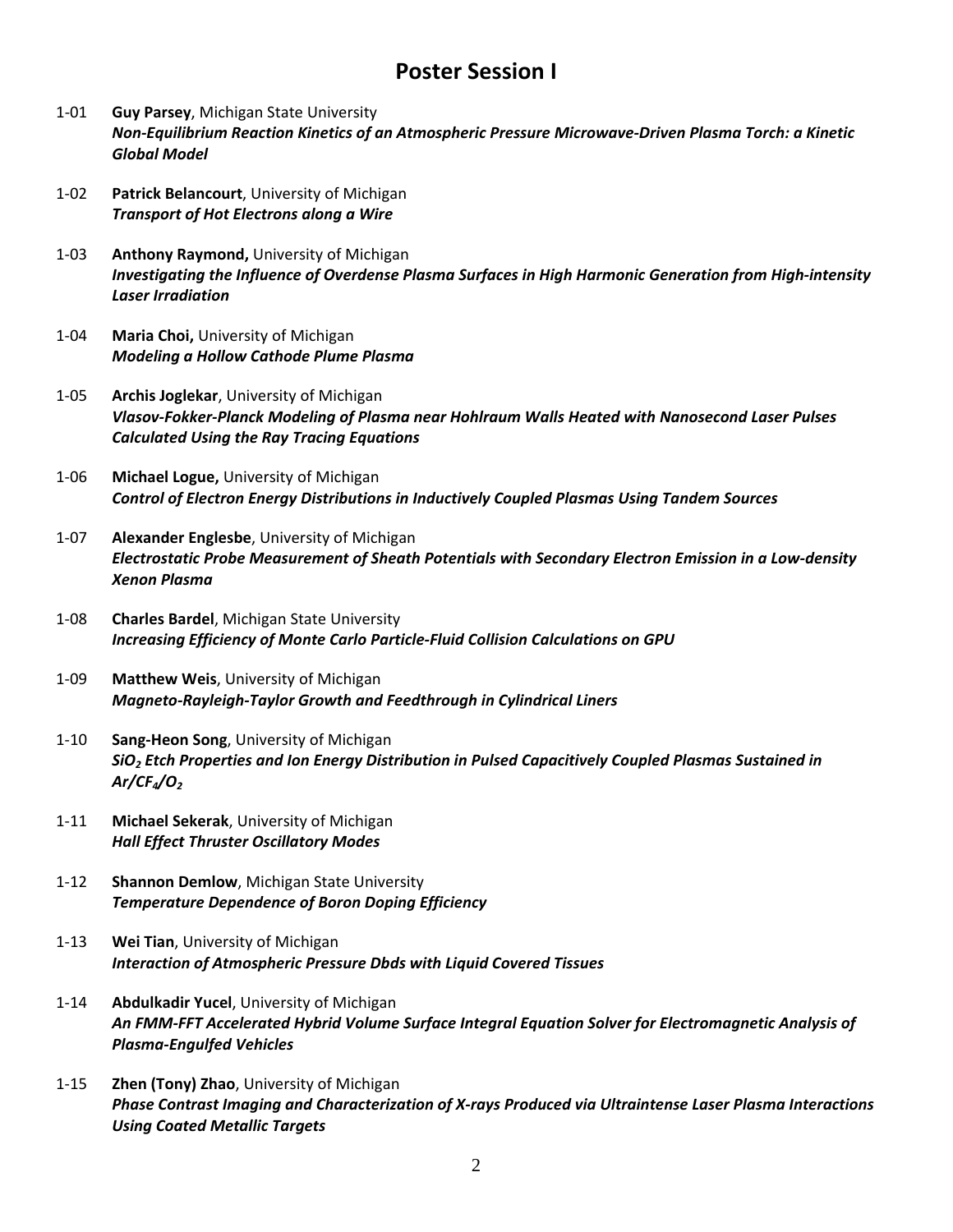## **Poster Session II**

- 2‐01 **Joshua Davis,** University of Michigan *Film Characterization of Agfa D7 and D8 x‐ray Film Using a Multiple Anode X‐ray Source*
- 2‐02 **Paul Cummings,** University of Michigan *Simulations for the Elucidation of Electron Beam Properties in Laser‐Wakefield Acceleration Experiments via Betatron and Synchrotron‐Like Radiation*
- 2‐03 **Scott Rice,** Michigan State University *Multipactor Suppression Via Secondary Modes in a Coaxial Cavity*
- 2‐04 **Jun‐Chieh (Jerry) Wang ,** University of Michigan *A Microdischarge Based Pressure Sensor*
- 2‐05 **HoratiuDragnea,** University of Michigan *Description of the Sputtered Boron Atoms in the Plume of a SPT‐70 Hall Thruster*
- 2‐06 **Mayur Jain,** Michigan State University *Modeling and Simulation of Strongly Coupled Plasmas*
- 2‐07 **Yiting Zhang,** University of Michigan *Control of Ion Energy & Angular Distribution in Dual‐Frequency Capacitively Coupled Plasmas*
- 2‐08 **Roxanne Katus,** University of Michigan *Statistical Analysis of the Geomagnetic Response to Different Solar Wind Drivers and the Dependence on Storm Intensity*
- 2‐09 **Matthias Muehle,** Michigan State University **Investigating the Dependencies and Limitations of High Pressure Microwave Plasma Assisted Chemical Vapor Deposition of Single Crystalline Diamond**
- 2‐10 **Xiuzhang Cai,** University of Michigan *Adaptively Matched Dual Band GPS Antenna for Variable Plasma Environments*
- 2‐11 **David Yager‐Elorriaga,** University of Michigan *Development of a Compact Pulse Generator for X‐Ray Backlighting of Planar Foil Ablation Experiments*
- 2‐12 **Peng Zhang,** University of Michigan *Electrical Contacts: A voltage Scale for Thermal Runaway and Issues in Measurements of Constriction Resistance*
- 2‐13 **Qi Tang ,** Michigan State University *Finite Difference Weighted Essentially Non‐Oscillatory Schemes with Constrained Transport for Ideal Magnetohydrodynamics*